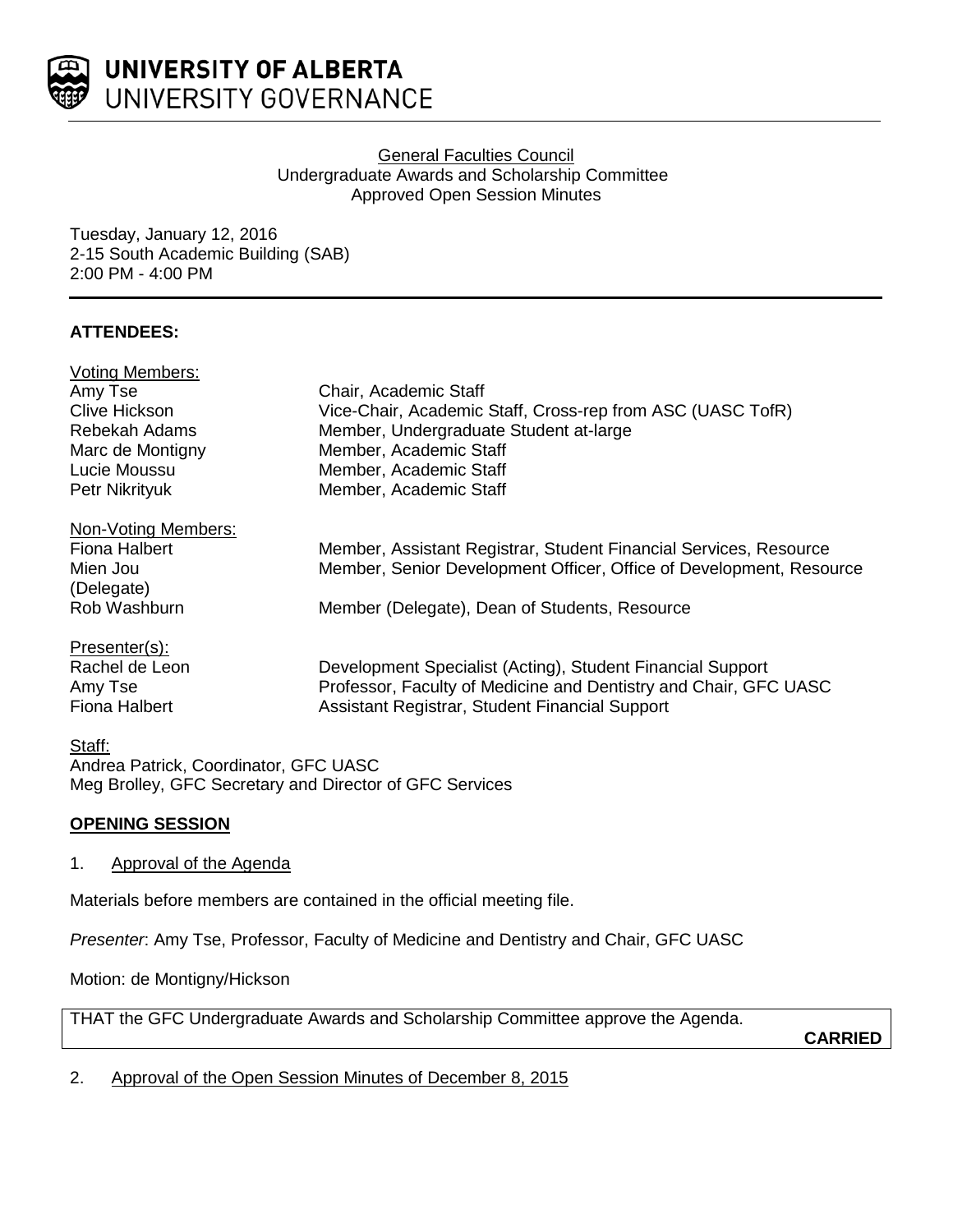Materials before members are contained in the official meeting file.

*Presenter*: Amy Tse, Professor, Faculty of Medicine and Dentistry and Chair, GFC UASC

Motion: de Montigny/Hickson

THAT the GFC Undergraduate Awards and Scholarship Committee approve the Minutes of December 8, 2015.

**CARRIED**

### 3. Comments from the Chair

The Chair welcomed members to the New Year, and provided an update in regards to the Committee's report to GFC, which will be posted with items for the January 25, 2016 meeting of GFC.

### **ACTION ITEMS**

### 4. New Undergraduate Awards and Bursaries for Approval (January 12, 2016)

Materials before members are contained in the official meeting file.

*Presenter*: Rachel de Leon, Development Specialist (Acting), Student Financial Support

*Purpose of the Proposal*: To approve new undergraduate awards, scholarships and bursaries.

*Discussion*:

Ms de Leon presented several new undergraduate awards and bursaries to members, and discussion ensued in regards to the following items:

Item 3: A member enquired about the amount of times per year that the award is open. A member sought clarification in regards to the term "permanent resident".

Item 4: Members discussed whether students with minors could apply and revisions were proposed for the Field of Study section of the bursary.

Item 6: Members discussed the award's Faculty-specific eligibility criteria, and various changes to the Field of Study and Conditions were proposed.

### Motion: de Montigny/Hickson

THAT the GFC Undergraduate Awards and Scholarship Committee approve, under delegated authority from General Faculties Council, new undergraduate awards and bursaries, as submitted by Student Financial Support and as set forth in Attachment 1, as amended, to be effective immediately.

**CARRIED**

#### 5. Existing Undergraduate Awards and Bursaries for Approval (January 12, 2016)

Materials before members are contained in the official meeting file.

*Presenter*: Rachel de Leon, Development Specialist (Acting), Student Financial Support

*Purpose of the Proposal*: To approve proposed amendments to existing awards, scholarships and bursaries.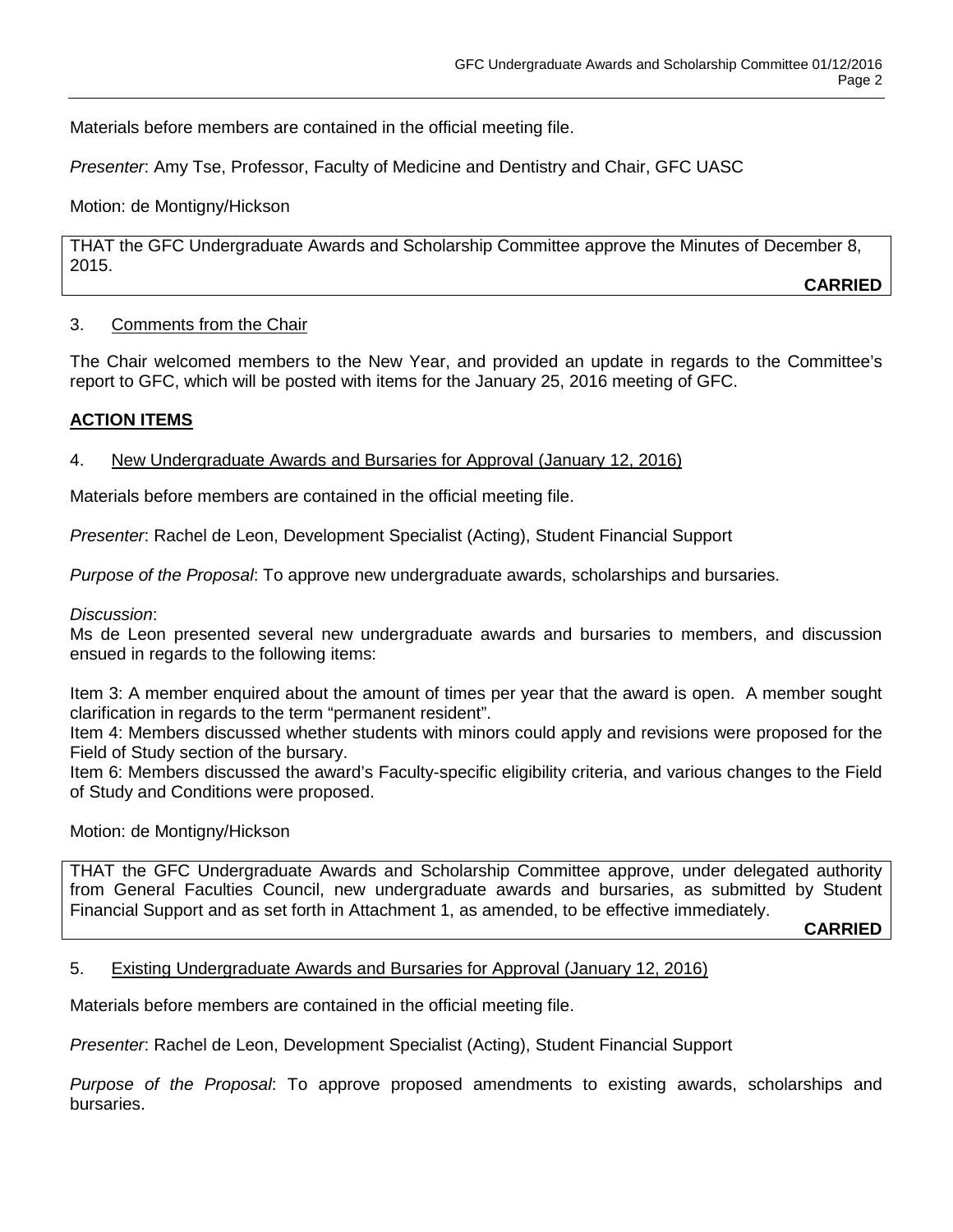### *Discussion*:

Ms de Leon presented members with a number of proposed changes to existing awards, scholarships and bursaries, and members discussed the following items:

Item 1: Members discussed the eligibility of part-time students for this award.

Item 2: A member requested the official definition of "superior academic achievement". Members discussed the team project element.

Item 3: A member requested details in regards to how the two prizes were different. Members discussed superior academic achievement.

Motion: Moussu/Hickson

THAT the GFC Undergraduate Awards and Scholarship Committee approve, under delegated authority from General Faculties Council, amendments to existing undergraduate student awards and bursaries, as submitted by Student Financial Support and as set forth in Attachment 1, to be effective immediately.

**CARRIED**

### **DISCUSSION ITEMS**

### 6. Awards, Bursaries and Advancement: An Overview

There were no documents.

*Presenter(s)*: Rachel de Leon, Development Specialist (Acting), Student Financial Support; Fiona Halbert, Assistant Registrar, Student Financial Support

*Purpose of the Proposal*: For information and discussion.

#### *Discussion*:

Ms Halbert and Ms de Leon, in concert with a PowerPoint presentation, provided members with an overview of Student Financial Support, specifically in relation to the creation and maintenance of awards, scholarships and bursaries at the University of Alberta. The presentation highlighted the Student Financial Support mission, as well as the role of Student Financial Support as a unit and the workflow both before GFC UASC and after GFC UASC. Finally, Ms de Leon provided members with a summary of all items approved by the Committee for a seven year period.

Ms Halbert explained to members that the University of Alberta is developing an institutional strategy in support of undergraduate financial services, consistent with the current academic plan as well as President Turpin's vision. She noted that this initiative, entitled "Undergraduate Student Financial Support: Case for Strategic Action" will come forward to the Committee in the spring.

During the discussion in relation to this presentation, members provided a number of comments and questions, including, but not limited to: clarification surrounding the stakeholders of Student Financial Support; whether the minimum value of awards is being reviewed; clarification related to awards, bursaries and scholarships which go unclaimed; whether GFC UASC has recently reviewed the value of awards; a suggestion to create a working group comprised of students on this issue; whether applications could be streamlined through a standardized process; that the timelines of the awards, as well as administration of awards, can be problematic, and that awards can be retracted if a student exits a program; whether these guidelines apply to both prizes and awards; concern that the award descriptions do not contain enough